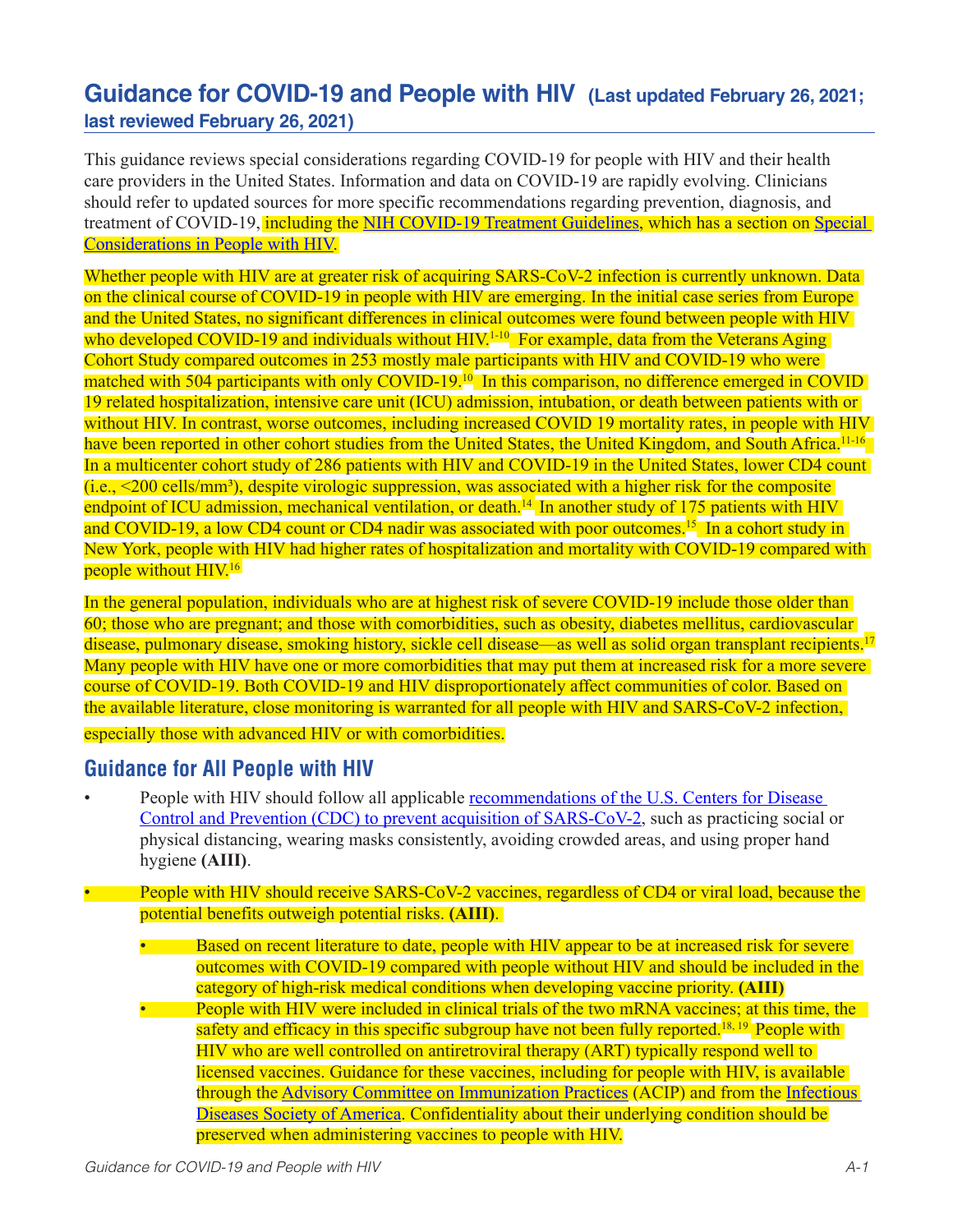- Current recommendations of the ACIP, the [American College of Obstetricians and Gynecologists](https://www.acog.org/clinical/clinical-guidance/practice-advisory/articles/2020/12/vaccinating-pregnant-and-lactating-patients-against-covid-19) (ACOG), and the [Society of Maternal Fetal Medicine](https://www.acog.org/news/news-releases/2021/01/acog-and-smfm-joint-statement-on-who-recommendations-regarding-covid-19-vaccines-and-pregnant-individuals) (SMFM) state that pregnant and lactating people who otherwise meet criteria for vaccination should not be restricted from vaccine access. (ACOG, 2020) The CDC also provides information about vaccine considerations for people who are [pregnant or breastfeeding.](https://www.cdc.gov/coronavirus/2019-ncov/vaccines/recommendations/pregnancy.html)
- Influenza and pneumococcal vaccinations should be kept up-to-date, with attention to timing because receipt of other vaccines is not recommended within 2 weeks of COVID-19 vaccination. **(AIII)**.
- People with HIV who have COVID-19 should be clinically managed in the same way as people in the general population with COVID-19, including when making medical care triage determinations **(AIII)**.

### **Antiretroviral Therapy**

- Health care providers should make every effort to ensure that people with HIV maintain an adequate supply of ART and all other concomitant medications **(AIII)**.
- People with HIV should talk to their pharmacists and/or health care providers about exploring options for alternative delivery, such as changing to mail-order delivery of medications, when possible.
- People with HIV for whom a regimen switch is planned for reasons other than toxicities or virologic failure should consider delaying the switch until close follow-up and monitoring are possible **(AIII)**.
- Many drugs, including some antiretroviral (ARV) agents (e.g., lopinavir/ritonavir, boosted darunavir, tenofovir disoproxil fumarate/emtricitabine), have been or are being evaluated in clinical trials or are being prescribed for off-label use to treat or prevent COVID-19. At this time, no ARV agents have been shown to be effective in these settings.<sup>17–19</sup> People with HIV should not switch their ARV regimens or add ARV drugs to their regimens for the purpose of preventing or treating SARS-CoV-2 infection **(AIII)**.

## **Clinic or Laboratory Monitoring Visits Related to HIV Care**

- Together with their health care providers, people with HIV should weigh the risks and benefits of attending versus not attending in-person HIV-related clinic appointments at this time. Factors to consider include the extent of local COVID-19 transmission, the health needs that will be addressed during the appointment, their HIV status (e.g., CD4 cell count, HIV viral load), the *interval since their* last laboratory testing, the need for vaccinations, and their overall health.
- Telephone or virtual visits for routine or non-urgent care and adherence counseling may replace faceto-face encounters.
- For people who have a suppressed HIV viral load and are in stable health, routine medical and laboratory visits should be postponed to the extent possible.

## **People with HIV and in Opioid Treatment Programs**

• Clinicians caring for persons with HIV who are enrolled in opioid treatment programs (OTPs) should refer to the [Substance Abuse and Mental Health Service Administration \(SAMHSA\) website](https://www.samhsa.gov/medication-assisted-treatment/statutes-regulations-guidelines/covid-19-guidance-otp) for updated guidance on avoiding treatment interruptions during the COVID-19 pandemic. State methadone agencies are also responsible for regulating OTPs in their jurisdictions and may provide additional guidance.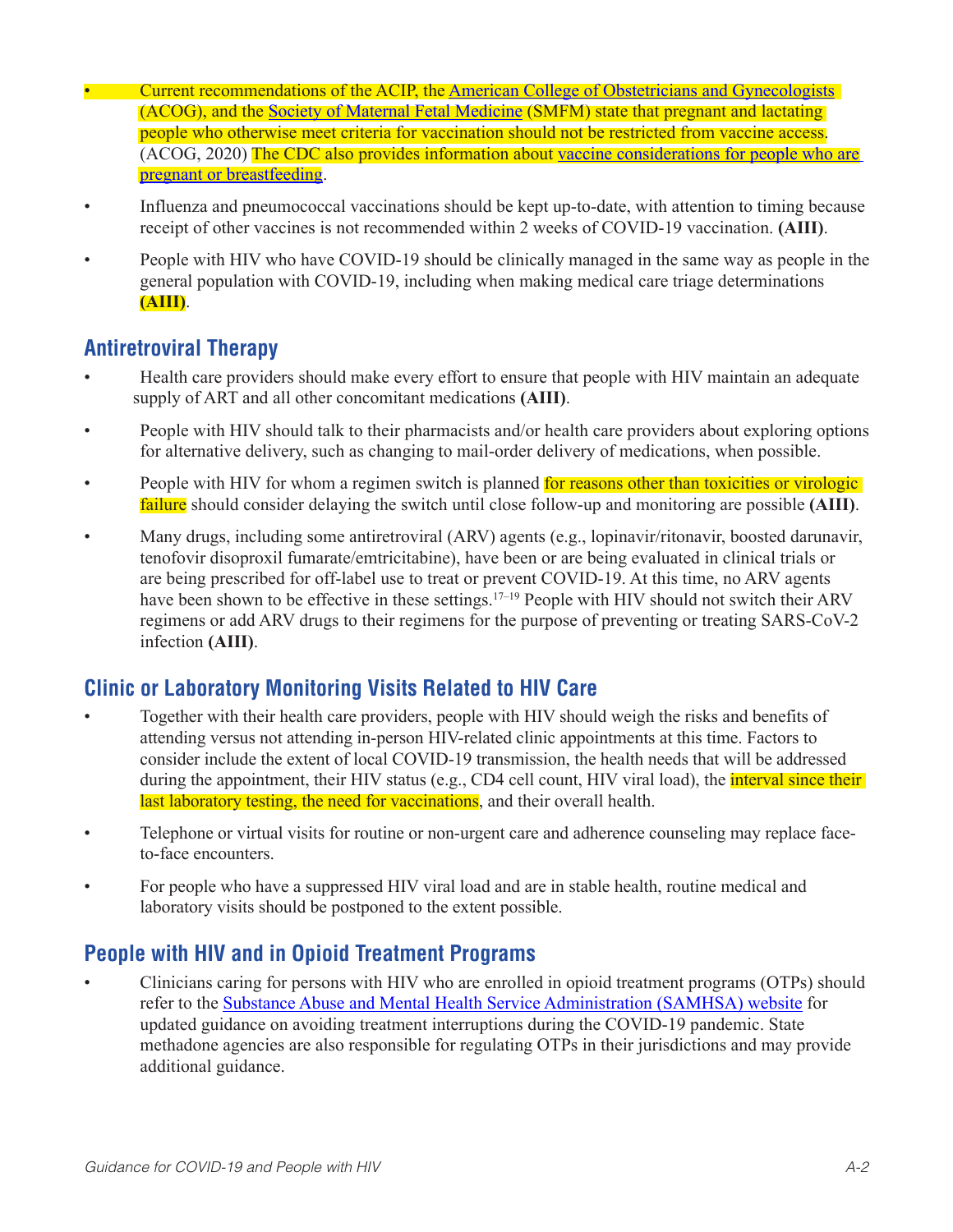# **Guidance for People with HIV in Self-Isolation or Quarantine Due to SARS-CoV-2 Exposure**

#### *Health care workers should—*

- Verify that patients have adequate supplies of all medications and expedite additional drug refills as needed.
- Devise a plan to evaluate patients if they develop COVID-19 related symptoms, including for possible transfer to a health care facility for COVID-19 related care.

### *People with HIV should—*

- Contact their health care providers to report that they are self-isolating or in quarantine.
- Inform their health care providers about the specific amount of ARV medications and other essential medications they have on hand and arrange for delivery of refills, if needed.

# **Guidance for People with HIV Who Have Fever and/or Respiratory or Other Symptoms and are Seeking Evaluation and Care**

### *Guidance for Health Care Workers*

• Follow [CDC recommendations,](https://www.cdc.gov/coronavirus/2019-ncov/hcp/infection-control-recommendations.html) as well as state and local health department guidance on infection control, triage, diagnosis, and management.

### *Guidance for People with HIV*

- Follow [CDC recommendations regarding symptoms.](https://www.cdc.gov/coronavirus/2019-ncov/symptoms-testing/symptoms.html)
- Call their health care providers for medical advice if they develop a fever and symptoms (e.g., cough, dyspnea). New onset or worsening dyspnea warrants in-person evaluation.
- Call the clinic in advance before presenting to the care providers.
- Always use respiratory and hand hygiene and cough etiquette when presenting to the health care facility and wear a face mask.
- Alert registration staff immediately upon arrival of their symptoms, if they present to a clinic or an emergency facility without calling in advance, so that measures can be taken to prevent COVID-19 transmission in the health care setting. Specific clinic actions include placing a mask on the patient and rapidly putting the patient in a room (if available, negative-pressure) or other space separated from other people.

# **Guidance for Managing People with HIV Who Develop COVID-19**

The person with HIV should do the following:

- Manage symptoms at home with supportive care for symptomatic relief.
- Maintain close communication with their health care provider and report if symptoms progress (e.g., sustained fever for >2 days, new shortness of breath). Patients and/or caregivers should be aware of warning signs and symptoms that warrant in-person evaluation, such as new dyspnea, chest pain/ tightness, confusion, or other mental status changes.
- Continue their ARV therapy and other medications as prescribed.
- Be aware that people with HIV with additional comorbidities may be eligible for one of the anti-SARS-CoV-2 monoclonal antibodies available through Emergency Use Authorization from the FDA.20-22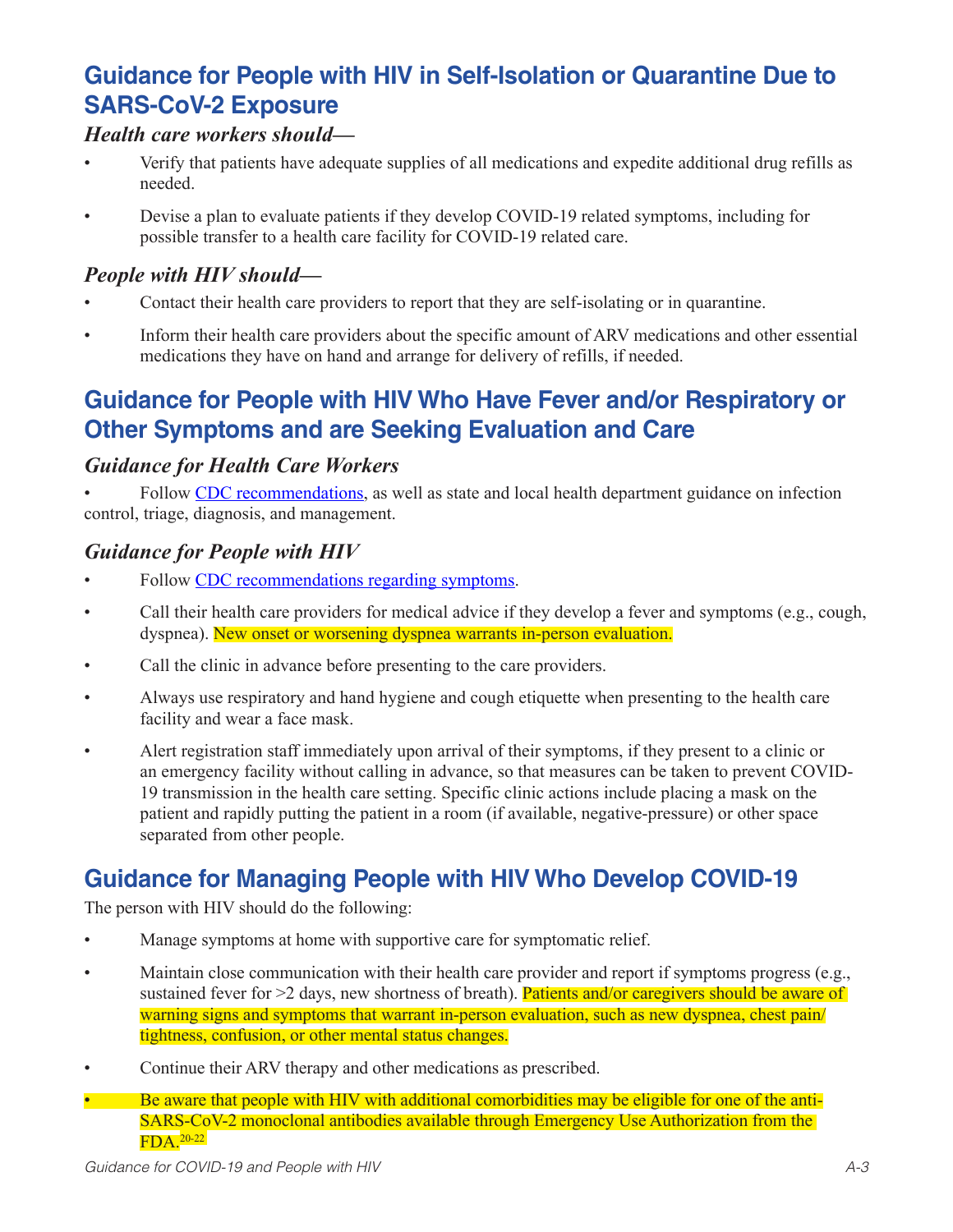# **Guidance When the Person with HIV Is Hospitalized**

- ART should be continued. If the ARV drugs are not on the hospital's formulary, administer medications from the patient's home supplies.
- ARV drug substitutions should be avoided. If necessary, clinicians may refer to recommendations on [ARV drugs that can be switched](https://clinicalinfo.hiv.gov/en/guidelines/caring-persons-hiv-disaster-areas/appendix-c-antiretroviral-medications-can-be-switched?view=full) in the U.S. Department of Health and Human Services (HHS) [guidelines for caring for persons with HIV in disaster areas](https://clinicalinfo.hiv.gov/en/guidelines/caring-persons-hiv-disaster-areas/guidance-non-hiv-specialized-providers-caring-persons).
- If patients receive ibalizumab (IBA) intravenous (IV) infusion every 2 weeks as part of their ARV regimen, clinicians should arrange with the patient's hospital provider to continue administration of this medication without interruption.
- If patients are taking an investigational ARV medication as part of their regimen, arrangements should be made with the investigational study team to continue the medication if possible.
- For critically ill patients who require tube feeding, some ARV medications are available in liquid formulations, and some—but not all—pills may be crushed. Clinicians should consult an HIV specialist and/or pharmacist to assess the best way for a patient with a feeding tube to continue an effective ARV regimen. Information may be available in the drug product label or from [this](https://www.hivclinic.ca/main/drugs_extra_files/Crushing and Liquid ARV Formulations.pdf)  [document from the Toronto General Hospital Immunodeficiency Clinic](https://www.hivclinic.ca/main/drugs_extra_files/Crushing and Liquid ARV Formulations.pdf).

## **Guidance Regarding Approved, Investigational, or Off-Label Treatment for COVID-19**

- Remdesivir is currently the only FDA-approved antiviral treatment for COVID-19. Dexamethasone is commonly used in the management of patients with COVID-19 who require supplemental oxygen. People with HIV who are hospitalized with COVID-19 should generally receive these drugs for the same indications as people with COVID-19 who do not have HIV coinfection.
- Several other medications are available through Emergency Use Authorizations from the FDA, such as baricitinib, convalescent plasma, bamlanivamab, bamlanivimab plus etesvimab, and casirivimab plus imdevimab. Clinicians should refer to the latest [COVID-19 Treatment Guidelines](https://www.covid19treatmentguidelines.nih.gov/) for methods of managing COVID-19 based on disease severity.
- For patients with HIV receiving COVID-19 treatment, clinicians must assess the potential for drug interactions between the COVID-19 treatment and the patient's ARV therapy and other medications. Information on potential drug interactions may be found in product labels, [drug](https://www.covid19-druginteractions.org/)  [interaction resources](https://www.covid19-druginteractions.org/), clinical trial protocols, or investigator brochures.
- When available and if indicated, clinicians may consider enrolling patients with HIV in a clinical trial evaluating the safety and efficacy of an experimental treatment for COVID-19. Persons with HIV should not be excluded from consideration for these trials. *[Clinicaltrials.gov](https://clinicaltrials.gov/)* is a useful resource for finding studies investigating potential treatments for COVID-19.

# **Additional Guidance for HIV Clinicians**

- Some Medicaid and Medicare programs, commercial health insurers, and AIDS Drug Assistance Programs (ADAPs) have restrictions that prevent patients from obtaining a 90 day supply of ARV drugs and other medications. During the COVID-19 pandemic, clinicians should ask insurers/ programs to waive drug-supply quantity restrictions. ADAPs also should provide patients with a 90 day supply of medications.
- People with HIV may need additional assistance with food, housing, transportation, and childcare during times of crisis and economic fragility. To enhance care engagement and continuity of ARV therapy, clinicians should make every attempt to assess their patients' need for additional social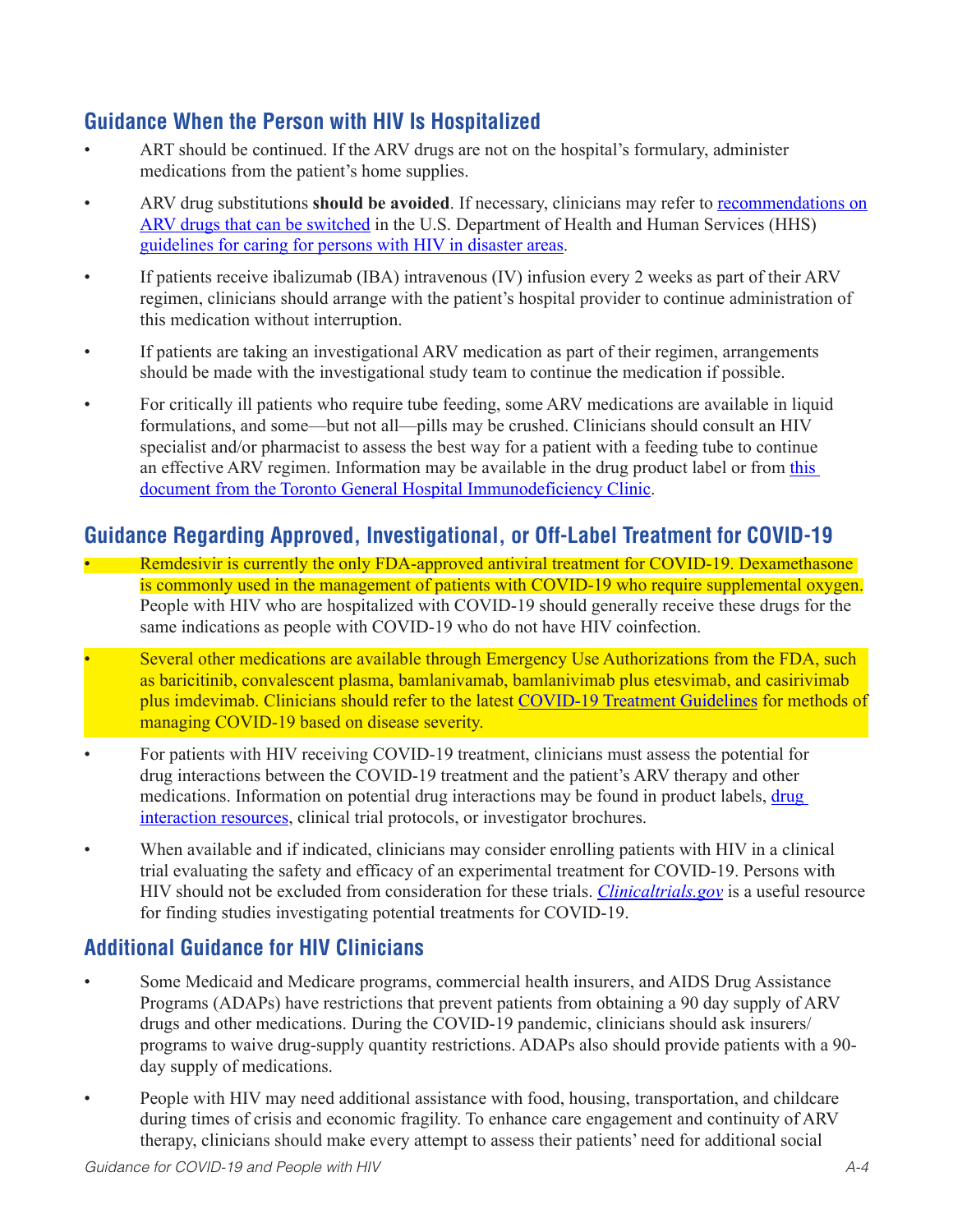assistance and connect them with resources, including navigator services when possible.

- During this pandemic, social distancing and isolation may exacerbate mental health and substance use issues for some persons with HIV. Clinicians should assess and address these patient concerns and arrange for additional consultations, preferably virtually, as needed.
- Telehealth options, including telephone or video calls, should be considered for routine visits and to triage visits for patients who are ill.
- Reports indicate that some measures designed to control the spread of COVID-19 may increase the risk of intimate partner violence and/or child abuse, as well as limit the ability of people to distance themselves from abusers or to access external support. Providers should assess patient safety at each clinical encounter, either in-person or via telemedicine, being cognizant of the patient's ability to speak privately.
- During the COVID-19 pandemic, reproductive desires and pregnancy planning should be discussed with all people of childbearing potential. This discussion should include information on what is known and not known about COVID-19 during pregnancy. Pre-pregnancy discussions should be patient centered and should include the option to defer efforts to conceive until after the peak of the pandemic and/or more is known about the effect of COVID-19 during pregnancy. Individuals may be at increased risk of unintended pregnancy when stay-at-home measures are in effect, and continuation or initiation of appropriate contraception should be addressed, including emergency contraception. Based on clinical trial data, use of intrauterine devices and contraceptive implants beyond the expiration date specified on a package insert may be considered.<sup>23</sup> Depot-medroxyprogesterone acetate also may be considered for subcutaneous self-injection.

### **Special Considerations for Pregnancy, HIV, and COVID-19**

#### **COVID-19 and Pregnancy**

- Although data are limited, no evidence to date suggests that pregnant individuals are more susceptible to SARS-CoV-2 infection than non-pregnant individuals.
- Overall, the risk of severe COVID-19 disease or death remains relatively low in pregnant individuals when compared with non-pregnant women of reproductive age. However, studies from the United States, United Kingdom, and Sweden, as well as a meta-analysis of 77 studies, demonstrate that pregnant women with COVID-19 have an increased risk of hospitalization, intensive care admission, and mechanical ventilation compared to age-matched non-pregnant women with COVID-19. Some but not all of these studies found an increased risk of death among pregnant women with COVID-19.<sup>24-28</sup>
- As in the overall population, a disproportionately high rate of COVID-19 exists among pregnant women of color compared with white women and possibly an increased rate of COVID-19 severity among pregnant women of color compared to white women.<sup>24, 27, 29, 30</sup>
- Cohort studies have not shown an increase in fetal loss in pregnant women with COVID-19 compared to those without COVID-19. $25, 31, 32$
- Emergency cesarean delivery and preterm delivery (28–36 weeks gestation) appear to be increased in pregnant women with COVID-19 compared with those without COVID-19. Although some increase in neonatal intensive care unit admission in neonates exposed to SARS-CoV-2 has been seen, this trend is primarily due to complications of prematurity or known exposure, and most neonates do well.<sup>25, 28, 32</sup>
- Vertical transmission of SARS-CoV-2 from mother to infant appears to be very uncommon; neonatal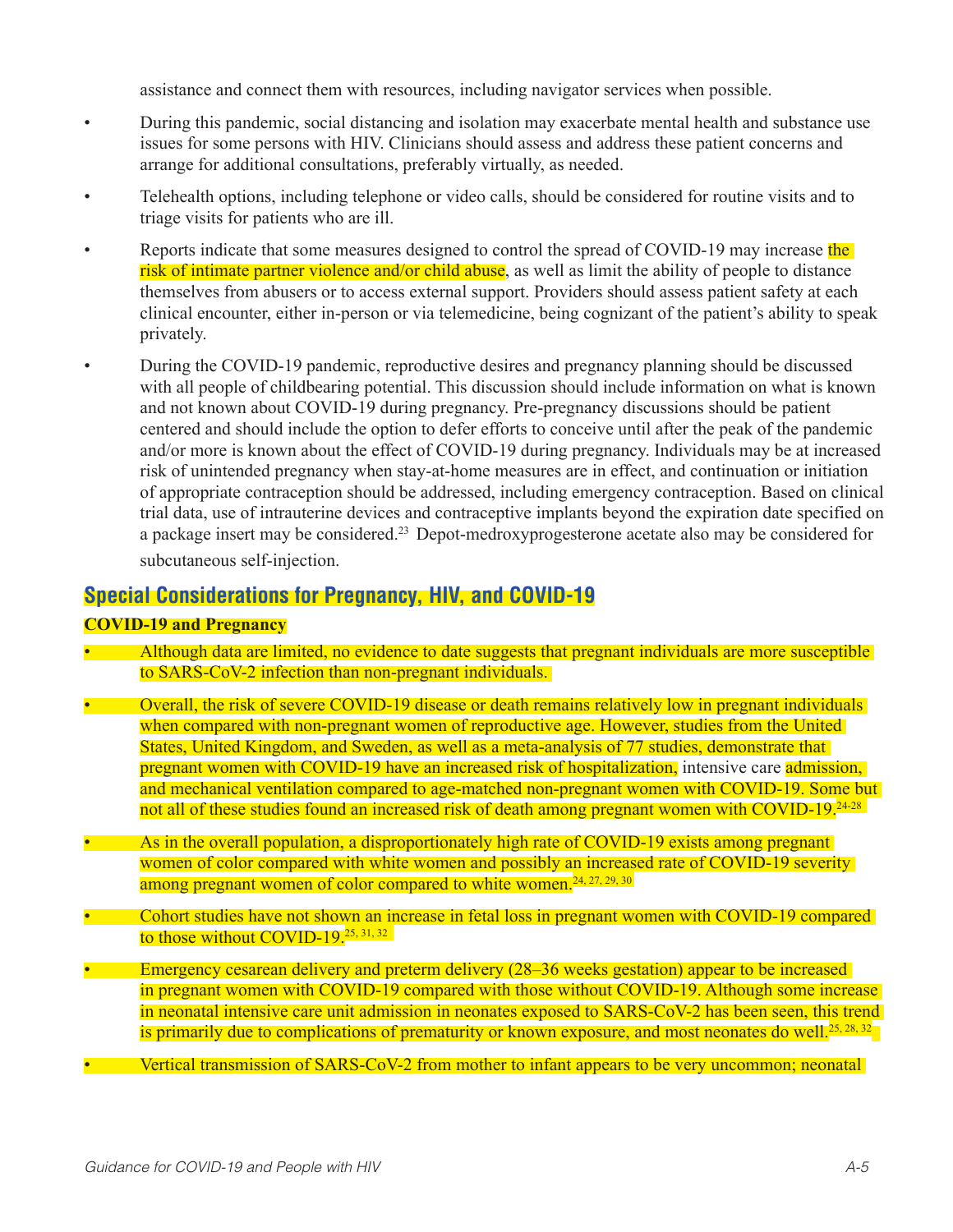infection appears in most cases to occur postnatally.<sup>32, 33</sup>

#### **COVID-19, Pregnancy, and HIV**

- Currently, limited data are available on pregnancy and maternal outcomes in individuals who have COVID-19 and none specific to pregnancy outcomes in individuals with COVID-19 and HIV.
- Pregnant individuals with HIV who have COVID-19 should be clinically managed in the same way as pregnant individuals without HIV who have COVID-19, including when making medical care triage determinations and decisions about vaccination and treatment. COVID-19 treatment and vaccination should not be withheld for pregnant individuals with HIV; see the joint statement by the [American College of Obstetricians and Gynecologists and the Society of Maternal Fetal Medicin](https://www.acog.org/news/news-releases/2021/01/acog-and-smfm-joint-statement-on-who-recommendations-regarding-covid-19-vaccines-and-pregnant-individuals)e.
- Pregnant individuals with HIV admitted for COVID-19 should continue their ARV regimen. Clinicians should consult with an HIV expert if any changes in regimens are needed for individuals not virally suppressed.

#### **Children with HIV**

Knowledge to date about COVID-19 in children and in children with HIV can be summarized as follows:

- Minimal data exist on COVID-19 among children with HIV infection. One report from South Africa of 159 children with COVID-19 included two children with HIV.<sup>34</sup> Although both children with HIV were hospitalized, only one was symptomatic, and neither died. HIV infection did not seem to contribute to more severe COVID-19 illness.<sup>35</sup> Like the adult population, children and adolescents of color have disproportionately higher rates of COVID-19 disease and hospitalization.<sup>36</sup>
- Children appear less likely to become severely ill with COVID-19 than older adults.<sup>37-39</sup>
- Some subpopulations of children at increased risk of more severe COVID-19 illness may exist: Younger age (younger than 1), obesity, underlying pulmonary or cardiac pathology, and immunocompromising conditions are associated with more severe outcomes.<sup>40</sup>
- A multisystem inflammatory syndrome in children (MIS-C) presenting with hyperinflammatory

shock with features of Kawasaki disease and toxic shock syndrome has been described to be temporally associated with SARS-CoV-2 infection in the United States, United Kingdom, Europe, and South Africa, with the syndrome occurring 2 to 4 weeks or more following infection. The children have serologic evidence of infection but may not have positive nasopharyngeal RT-PCR testing.<sup>41-43</sup> Children can present with diverse signs and symptoms, including fever and gastrointestinal symptoms; significantly elevated markers of inflammation; and, in severe cases, myocarditis and cardiogenic shock. Children with MIS C tend to be older (mean age 8 years) than in classic Kawasaki disease (peak incidence at age 10 months).<sup>44, 45</sup>

- Infants and children with HIV should be current on all immunizations, including influenza and pneumococcal vaccines. Refer to the [Guidelines for the Prevention and Treatment of Opportunistic](http://Guidelines for the Prevention and Treatment of Opportunistic Infections in HIV-Exposed and HIV-Infected Children information on immunizations)  [Infections in HIV-Exposed and HIV-Infected Children information on immunizations](http://Guidelines for the Prevention and Treatment of Opportunistic Infections in HIV-Exposed and HIV-Infected Children information on immunizations), including a [vaccine schedule for children with HIV.](https://clinicalinfo.hiv.gov/en/guidelines/pediatric-opportunistic-infection/figure-1-recommended-immunization-schedule-children)
- Guidance for ART management and clinic or laboratory monitoring visits related to HIV care in children with HIV during the pandemic should follow the guidance outlined above (See "Antiretroviral Therapy" and "Clinic or Laboratory Monitoring Visits Related to HIV Care" sections).

More information regarding ARV management in adult, pregnant, and pediatric patients, as well as recommendations for prophylaxis and treatment of specific opportunistic infections, can be found in the [medical practice guidelines for HIV/AIDS.](https://clinicalinfo.hiv.gov/en/guidelines)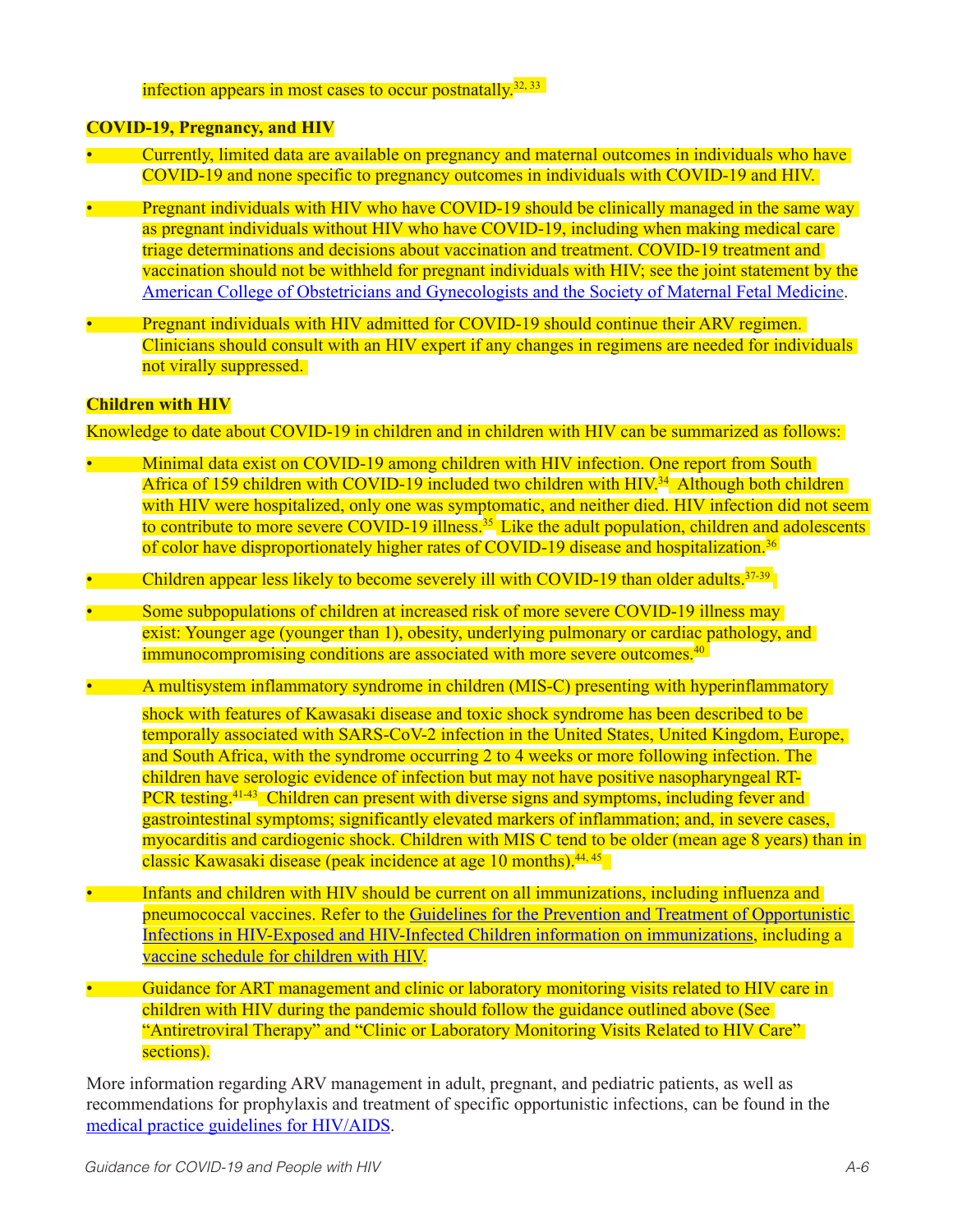The [CDC website provides information about COVID-19 for people with HIV](https://www.cdc.gov/coronavirus/2019-ncov/specific-groups/hiv.html).

This interim guidance was prepared by the following working groups of the Office of AIDS Research Advisory Council:

- HHS Panel on Antiretroviral Guidelines for Adults and Adolescents
- HHS Panel on Antiretroviral Therapy and Medical Management of Children Living with HIV

• HHS Panel on Treatment of Pregnant Women with HIV Infection and Prevention of Perinatal Transmission

• HHS Panel on Guidelines for the Prevention and Treatment of Opportunistic Infections in Adults and Adolescents with HIV

• HHS Panel on Opportunistic Infections in HIV-Exposed and HIV-Infected Children

### **References**

- 1. Byrd KM, Beckwith CG, Garland JM, et al. SARS-CoV-2 and HIV coinfection: clinical experience from Rhode Island, United States. *J Int AIDS Soc*. 2020;23(7):e25573. Available at: [https://pubmed.ncbi.nlm.nih.gov/32657527/.](https://pubmed.ncbi.nlm.nih.gov/32657527/)
- 2. Gervasoni C, Meraviglia P, Riva A, et al. Clinical features and outcomes of patients with human immunodeficiency virus with COVID-19. *Clin Infect Dis*. 2020;71(16):2276-2278. Available at:<https://pubmed.ncbi.nlm.nih.gov/32407467/>.
- 3. Härter G, Spinner CD, Roider J, et al. COVID-19 in people living with human immunodeficiency virus: a case series of 33 patients. *Infection*. 2020;48(5):681-686. Available at:<https://pubmed.ncbi.nlm.nih.gov/32394344/>.
- 4. Karmen-Tuohy S, Carlucci PM, Zervou FN, et al. Outcomes Among HIV-Positive Patients Hospitalized With COVID-19. *J Acquir Immune Defic Syndr*. 2020;85(1):6-10. Available at: [https://pubmed.ncbi.nlm.nih.gov/32568770/.](https://pubmed.ncbi.nlm.nih.gov/32568770/)
- 5. Patel VV, Felsen UR, Fisher M, et al. Clinical outcomes by HIV serostatus, CD4 count, and viral suppression among people hospitalized with COVID-19 in the Bronx, New York. *J Acquir Immune Defic Syndr*. 2020;86(2):224-230. Available at:<https://pubmed.ncbi.nlm.nih.gov/33433966/>.
- 6. Shalev N, Scherer M, LaSota ED, et al. Clinical Characteristics and Outcomes in People Living With Human Immunodeficiency Virus Hospitalized for Coronavirus Disease 2019. *Clin Infect Dis*. 2020;71(16):2294-2297. Available at: [https://pubmed.ncbi.nlm.nih.gov/32472138/.](https://pubmed.ncbi.nlm.nih.gov/32472138/)
- 7. Sigel K, Swartz T, Goldern E, et al. Coronavirus 2019 and people living with human immunodeficiency virus: outcomes for hospitalized patients in New York City. *Clin Infect Dis*. 2020;71(11):2933-2293. Available at: [https://pubmed.ncbi.](https://pubmed.ncbi.nlm.nih.gov/32594164/) [nlm.nih.gov/32594164/.](https://pubmed.ncbi.nlm.nih.gov/32594164/)
- 8. Stoeckle K, Johnston CD, Jannat-Khah DP, et al. COVID-19 in Hospitalized Adults With HIV. Open Forum Infect Dis. 2020;7(8):ofaa327. Available at:<https://pubmed.ncbi.nlm.nih.gov/32864388/>.
- 9. Vizcarra P, Pérez-Elías MJ, Quereda C, et al. Description of COVID-19 in HIV-infected individuals: a single-centre, prospective cohort. *Lancet HIV.* 2020;7(8):e554-e564. Available at:<https://pubmed.ncbi.nlm.nih.gov/32473657/>.
- 10. Park LS, Rentsch CT, Sigel K, et al. COVID-19 in the largest US HIV cohort. Presented at: 23rd International AIDS Conference; 2020. Virtual. Available at: [https://www.natap.org/2020/IAC/IAC\\_115.htm#:](https://www.natap.org/2020/IAC/IAC_115.htm#:~:text=Over%20a%2078%2Dday%20period,CI%3A%200.85%2D1.26))~:text=Over%20a%20 78%2Dday%20period,CI%3A%200.85%2D1.26).
- 11. Boulle A, Davies MA, Hussey H, et al. Risk factors for COVID-19 death in a population cohort study from the Western Cape Province, South Africa. *Clin Infect Dis.* 2020;ciaa1198. Available at: [https://www.ncbi.nlm.nih.gov/](https://www.ncbi.nlm.nih.gov/pubmed/32860699) [pubmed/32860699.](https://www.ncbi.nlm.nih.gov/pubmed/32860699)
- 12. Bhaskaran K, Rentsch CT, MacKenna B, Schultze A, Mehrkar A, Bates CJ. HIV infection and COVID-19 death: a population-based cohort analysis of UK primary care data and linked national death registrations within the OpenSAFELY platform. *The Lancet*. 2020;8(1):E24-E32. Available at: [https://www.thelancet.com/journals/lanhiv/article/](https://www.thelancet.com/journals/lanhiv/article/PIIS2352-3018(20)30305-2/fulltext) [PIIS2352-3018\(20\)30305-2/fulltext.](https://www.thelancet.com/journals/lanhiv/article/PIIS2352-3018(20)30305-2/fulltext)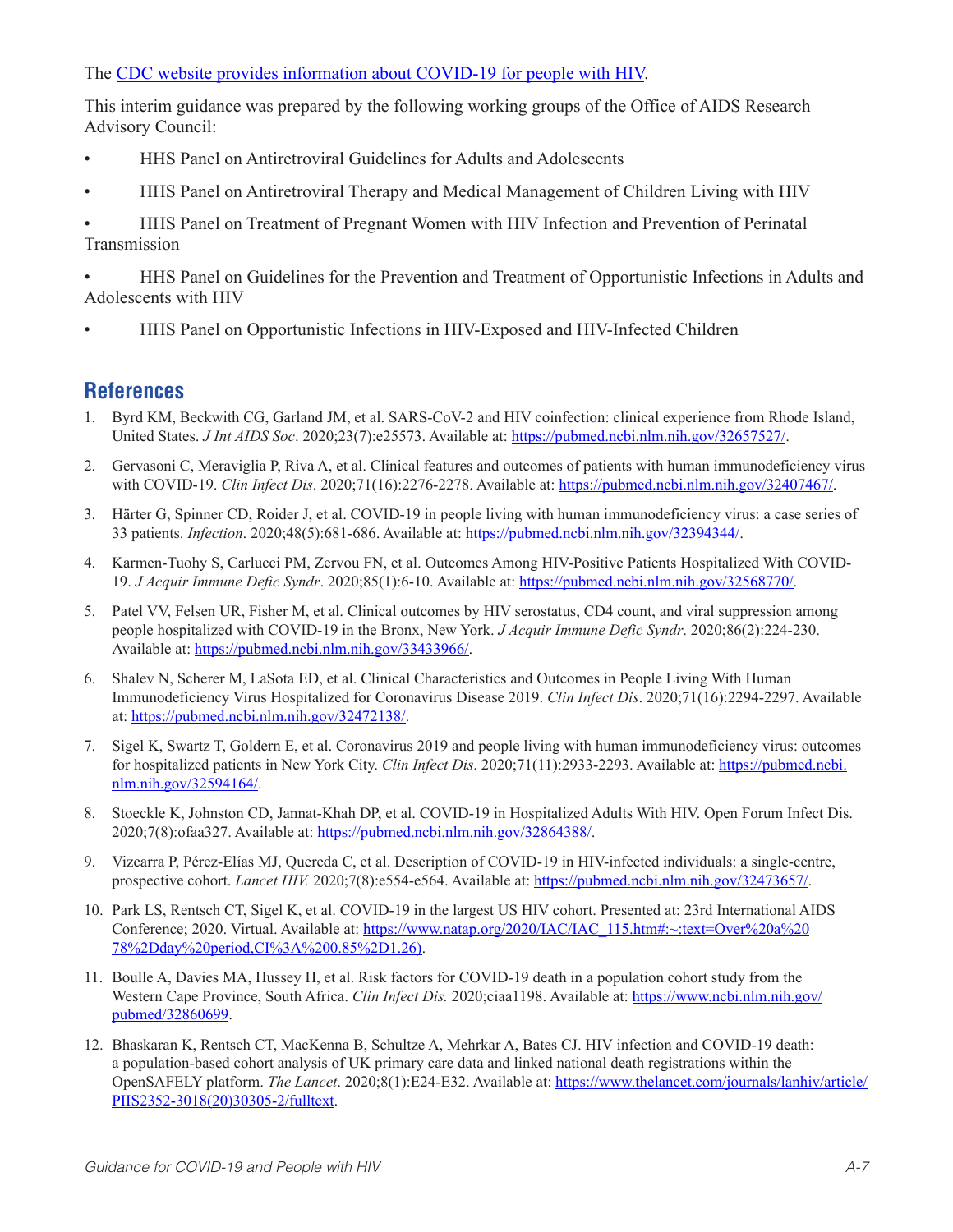- 13. Geretti AM, Stockdale AJ, Kelly SH, et al. Outcomes of Coronavirus Disease 2019 (COVID-19) Related Hospitalization Among People With Human Immunodeficiency Virus (HIV) in the ISARIC World Health Organization (WHO) Clinical Characterization Protocol (UK): A Prospective Observational Study. *Clin Infect Dis*. 2020;ciaa1605. Available at: [https://](https://academic.oup.com/cid/advance-article/doi/10.1093/cid/ciaa1605/5937133) [academic.oup.com/cid/advance-article/doi/10.1093/cid/ciaa1605/5937133.](https://academic.oup.com/cid/advance-article/doi/10.1093/cid/ciaa1605/5937133)
- 14. Dandachi D, Geiger G, Montgomery MW, et al. Characteristics, comorbidities, and outcomes in a multicenter registry of patients with HIV and coronavirus disease-19. *Clin Infect Dis.* 2020;ciaa1339. Available at: [https://www.ncbi.nlm.nih.](https://www.ncbi.nlm.nih.gov/pubmed/32905581) [gov/pubmed/32905581](https://www.ncbi.nlm.nih.gov/pubmed/32905581).
- 15. Hoffman C, Casado J, Harter G, et al. Immune deficiency is a risk factor for severe COVID‐19 in people living with HIV. *HIV Medicine.* 2020;Online ahead of print. Available at: [https://pubmed.ncbi.nlm.nih.](https://pubmed.ncbi.nlm.nih.gov/33368966/#:~:text=Conclusions%3A%20In%20PLWH%2C%20immune%20deficiency,of%20PIs%20or%20tenofovir%20alafenamide) [gov/33368966/#:~:text=Conclusions%3A%20In%20PLWH%2C%20immune%20deficiency,of%20PIs%20or%20](https://pubmed.ncbi.nlm.nih.gov/33368966/#:~:text=Conclusions%3A%20In%20PLWH%2C%20immune%20deficiency,of%20PIs%20or%20tenofovir%20alafenamide) [tenofovir%20alafenamide](https://pubmed.ncbi.nlm.nih.gov/33368966/#:~:text=Conclusions%3A%20In%20PLWH%2C%20immune%20deficiency,of%20PIs%20or%20tenofovir%20alafenamide).
- 16. Tesoriero J, Swain C, Pierce JL, et al. COVID-19 outcomes among persons living with or without diagnosed HIV infection in New York State. *JAMA Netw Open*. 2021;4(2):e2037069. Available at: [https://jamanetwork.com/journals/](https://jamanetwork.com/journals/jamanetworkopen/fullarticle/2775827) [jamanetworkopen/fullarticle/2775827.](https://jamanetwork.com/journals/jamanetworkopen/fullarticle/2775827)
- 17. The Centers for Disease Control. People at increased risk and other people who need to take extra precautions. 2021. Available at: [https://www.cdc.gov/coronavirus/2019-ncov/need-extra-precautions/index.](https://www.cdc.gov/coronavirus/2019-ncov/need-extra-precautions/index.html?CDC_AA_refVal=https%3A%2F%2Fwww.cdc.gov%2Fcoronavirus%2F2019-ncov%2Fneed-extra-precautions%2Fpeople-at-increased-risk.html) [html?CDC\\_AA\\_refVal=https%3A%2F%2Fwww.cdc.gov%2Fcoronavirus%2F2019-ncov%2Fneed-extra](https://www.cdc.gov/coronavirus/2019-ncov/need-extra-precautions/index.html?CDC_AA_refVal=https%3A%2F%2Fwww.cdc.gov%2Fcoronavirus%2F2019-ncov%2Fneed-extra-precautions%2Fpeople-at-increased-risk.html)[precautions%2Fpeople-at-increased-risk.html](https://www.cdc.gov/coronavirus/2019-ncov/need-extra-precautions/index.html?CDC_AA_refVal=https%3A%2F%2Fwww.cdc.gov%2Fcoronavirus%2F2019-ncov%2Fneed-extra-precautions%2Fpeople-at-increased-risk.html)
- 18. Baden LR, El Sahly HM, Essink B, et al. Efficacy and Safety of the mRNA-1273 SARS-CoV-2 Vaccine. *N Engl J Med*. 2021;381:403-416. Available at: [https://www.nejm.org/doi/full/10.1056/NEJMoa2035389.](https://www.nejm.org/doi/full/10.1056/NEJMoa2035389)
- 19. Polack FP, Thomas SJ, Kitchin N, et al. Safety and Efficacy of the BNT162b2 mRNA Covid-19 Vaccine. *N Engl J Med.* 2020;383:2603-2615. Available at: [https://www.nejm.org/doi/full/10.1056/NEJMoa2034577.](https://www.nejm.org/doi/full/10.1056/NEJMoa2034577)
- 20. Fact sheet for health care providers emergency use authorization (EUA) of Bamlanivimab [package insert]. The Food and Drug Administration. 2021. Available at: [https://www.fda.gov/media/143603/download.](https://www.fda.gov/media/143603/download)
- 21. Fact sheet for health care providers emergency use authorization (EUA) of Casirivimab and Imdevimab [package insert]. The Food and Drug Administration. 2020. Available at:<https://www.fda.gov/media/143892/download>.
- 22. Fact sheet for health care providers emergency use authorization (EUA) of Bamlanivimab and Etesevimab [package insert]. The Food and Drug Administration. 2021. Available at: <https://www.fda.gov/media/145802/download>.
- 23. Cohen MA, Powell AM, Coleman JS, Keller JM, Livingston A, Anderson JR. Special ambulatory gynecologic considerations in the era of coronavirus disease 2019 (COVID-19) and implications for future practice. *Am J Obstet Gynecol.* 2020;223(3):372-378. Available at: [https://www.ncbi.nlm.nih.gov/pmc/articles/PMC7832936/.](https://www.ncbi.nlm.nih.gov/pmc/articles/PMC7832936/)
- 24. Zambrano LD, Ellington S, Strid P, et al. Update: characteristics of symptomatic women of reproductive age with laboratory-confirmed SARS-CoV-2 infection by pregnancy status — United States, January 22–October 3, 2020. *MMWR Morb Mortal Wkly Rep*. 2020;69(44):1641-1647. Available at: [https://www.cdc.gov/mmwr/volumes/69/wr/pdfs/](https://www.cdc.gov/mmwr/volumes/69/wr/pdfs/mm6944e3-H.pdf) [mm6944e3-H.pdf.](https://www.cdc.gov/mmwr/volumes/69/wr/pdfs/mm6944e3-H.pdf)
- 25. Jering KS, Claggett BL, Cunningham JW, et al. Clinical characteristics and outcomes of hospitalized women giving birth with and without COVID-19. *JAMA Internal Medicine.* 2021;Online ahead of print. Available at: [https://doi.org/10.1001/](https://doi.org/10.1001/jamainternmed.2020.9241) [jamainternmed.2020.9241.](https://doi.org/10.1001/jamainternmed.2020.9241)
- 26. Collin J, Byström E, Carnahan A, Ahrne M. Public Health Agency of Sweden's Brief Report: Pregnant and postpartum women with severe acute respiratory syndrome coronavirus 2 infection in intensive care in Sweden. *Acta Obstetricia et Gynecologica Scandinavica.* 2020;99(7):819-822. Available at: [https://obgyn.onlinelibrary.wiley.com/doi/full/10.1111/](https://obgyn.onlinelibrary.wiley.com/doi/full/10.1111/aogs.13901) [aogs.13901](https://obgyn.onlinelibrary.wiley.com/doi/full/10.1111/aogs.13901).
- 27. Knight M, Bunch K, Vousden N, et al. Characteristics and outcomes of pregnant women admitted to hospital with confirmed SARS-CoV-2 infection in UK: national population based cohort study. *BMJ*. 2020;369:m2107. Available at: [https://www.ncbi.nlm.nih.gov/pubmed/32513659.](https://www.ncbi.nlm.nih.gov/pubmed/32513659)
- 28. Allotey J, Stallings E, Bonet M, et al. Clinical manifestations, risk factors, and maternal and perinatal outcomes of coronavirus disease 2019 in pregnancy: living systematic review and meta-analysis. *BMJ*. 2020;370:m3320. Available at: <https://www.bmj.com/content/bmj/370/bmj.m3320.full.pdf>.